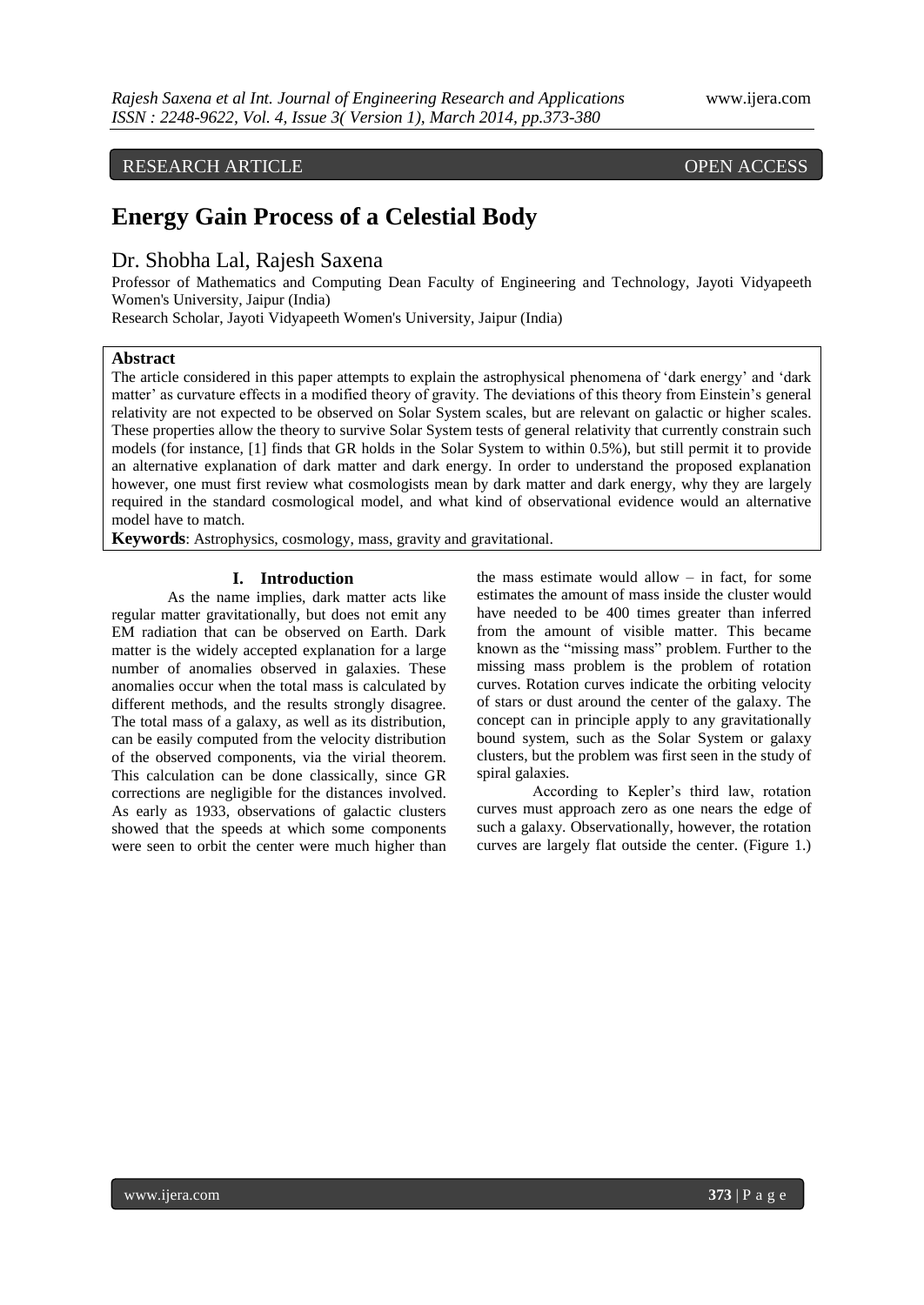

**Figure 1. Rotation curve for the Milky Way, including individual contributions. Source: [2]**

The galaxy rotation problem can be easily solved assuming that the galaxy contains a large quantity of dark matter, since its distribution can be selected to match any rotation curve. Unfortunately, this means that dark matter becomes a re-wrapping of our own ignorance. Very much like the original postulation of the neutrino to conserve energy and momentum in beta decays, dark matter would be simply a book-keeping device - one can infer nothing about it other than its distribution and the fact that it acts gravitationally like regular matter. Still, the experimental fact remains that a majority of galaxies' mass as inferred from rotation curves seems to consist of dark matter.

Dark matter also plays an important role in the formation of structure in the early universe. The structure of the universe that we observe–galaxies, stars, and other largescale objects–evolved from small fluctuations in the plasma of the early universe that underwent gravitational collapse over the eons. Without dark matter, structure can only be formed by ordinary baryonic matter. But up to the recombination era, ordinary matter is coupled to the photons in the universe. This coupling results in a restoring force that acts to prevent further collapse; the result is acoustic oscillations and inhibition of structure formation. Such a picture would not be able to produce the amount of structure that is observed.

The addition of dark matter (assuming it is still 'dark' at those energies, i.e. it is decoupled from the photons) changes the picture since dark matter is free to collapse gravitationally without resulting in a restoring force. This helps the formation of structure around local concentrations of dark matter. Current results from the WMAP experiment support the existence of dark matter in the early universe in amounts comparable to those today, indicating that dark matter is a long-lived species.

Little can be said about the nature of dark matter itself. Dark matter can be either relativistic or non-relativistic. In fact some relativistic (hot) dark matter is already known to exist: neutrinos, since they have been confirmed to be massive by the K2K and SNO experiments. However, they cannot account for a large proportion of the dark matter content, given that their masses and number densities are fairly well known. Nor can hot dark matter account for smaller scales of structure formation, simply because it moves too fast. The picture most consistent with the experimental data is that the dark matter is (and was for most of the universe's history) cold (nonrelativistic). The most likely explanation is that it is some sort of massive, very weakly-interacting particle. GUTs can provide a number of candidates for dark matter; for instance, the lightest supersymmetric particle. Such a particle would have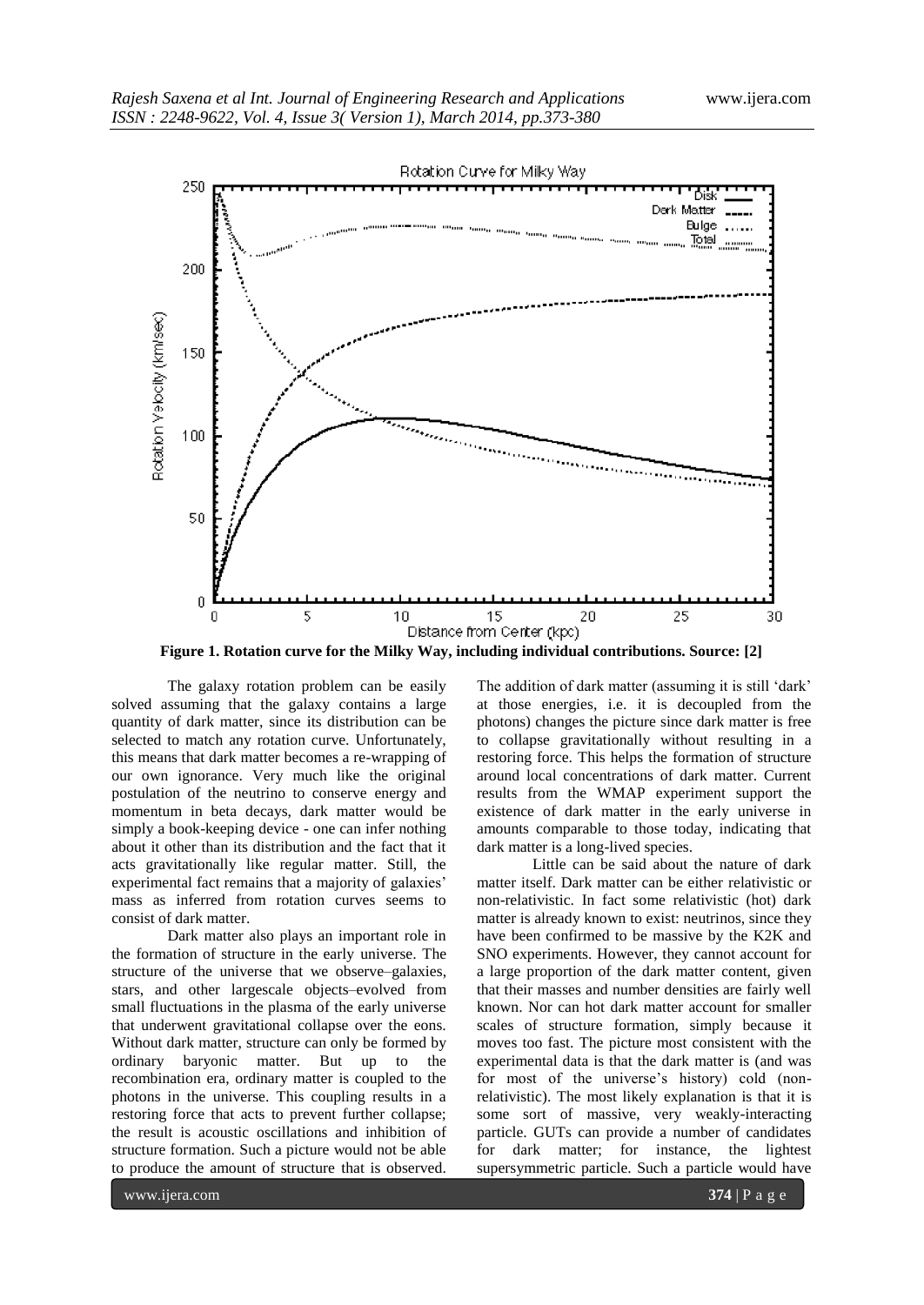a mass on the GUT scale, decouples from matter at that energy scale, and has a very long lifetime – thus being a good DM candidate.

Unfortunately, until a leading GUT emerges, it is largely impossible to make predictions about the interactions of the cold dark matter assumed to be present in the universe.

#### **1.2 Energy Process**

Dark energy refers to a form of energy that has negative pressure. More specifically, it has an equation of state  $\rho = wp$  with  $w < -1/3$ . It was conceived by Einstein, who wrote the equation for the metric in order to accommodate a static universe

$$
R_{\mu\nu} - \frac{1}{2} Rg_{\mu\nu} + Ag_{\mu\nu} = 8\pi G T_{\mu\nu} \tag{1}
$$

The constant  $\Lambda$  was called the cosmological constant. It was quickly abandoned after the discovery that the universe is expanding. The  $\Lambda$ term would correspond to the energy of the vacuum – if the ground state of vacuum has a non-vanishing contribution to gravitational stress-energy, it would amount to  $\Lambda$  being non-zero in the above equation. In quantum mechanics, the vacuum can give rise to short-lived, virtual particleantiparticle pairs that can, at least in theory, contribute to  $\Lambda$ . However, simple estimates of the contribution of the various known fields to  $\Lambda$  result in outrageously high values that would have caused the universe to rapidly re-collapse after the Big Bang. Since no viable theory of quantum gravity exists at present, there exists no reliable way to calculate the effects of quantum vacuum states on gravitational phenomena.

A cosmological constant term corresponds to an equation of state with  $w = -1$ . Other forms of dark energy are also conceivable, for instance arising from scalar fields. In particular, a scalar field whose equation of state approaches that of the cosmological constant term is thought to have been responsible for inflation. It is readily shown from the Friedmann equation that a universe in which the dominant energy is the cosmological constant will increase exponentially in size, which allows for inflation as long as the universe remains dominated by the field.

In the early 1990"s, the cosmological constant term was revived as type 1A supernova observations indicated that the universe is in a period of accelerated expansion. This is impossible if the universe is dominated by matter, radiation, curvature or any form of energy with  $w \ge -1/3$ . The standard model of cosmology was revised to include a cosmological constant term that contributes to the total energy density:

$$
\Omega_{\Lambda} = (8\pi G/3H^2)\rho_{\Lambda}
$$
 (2)

Recent observations support a cosmological model with  $\Omega_A \approx 0.7$ ,  $\Omega_M \approx 0.3$  and  $\Omega \approx 1.0$ . These parameters imply that the universe has zero (or vanishingly small) curvature, and that dark energy is currently the strongest driving force in the universe"s evolution. Since the density of dark energy does not decrease with the scale factor, it is expected that in time it will dominate the universe and give rise to a period of exponential expansion until all unbound structures fall outside each other"s horizon (unless something happens to end the domination of dark energy).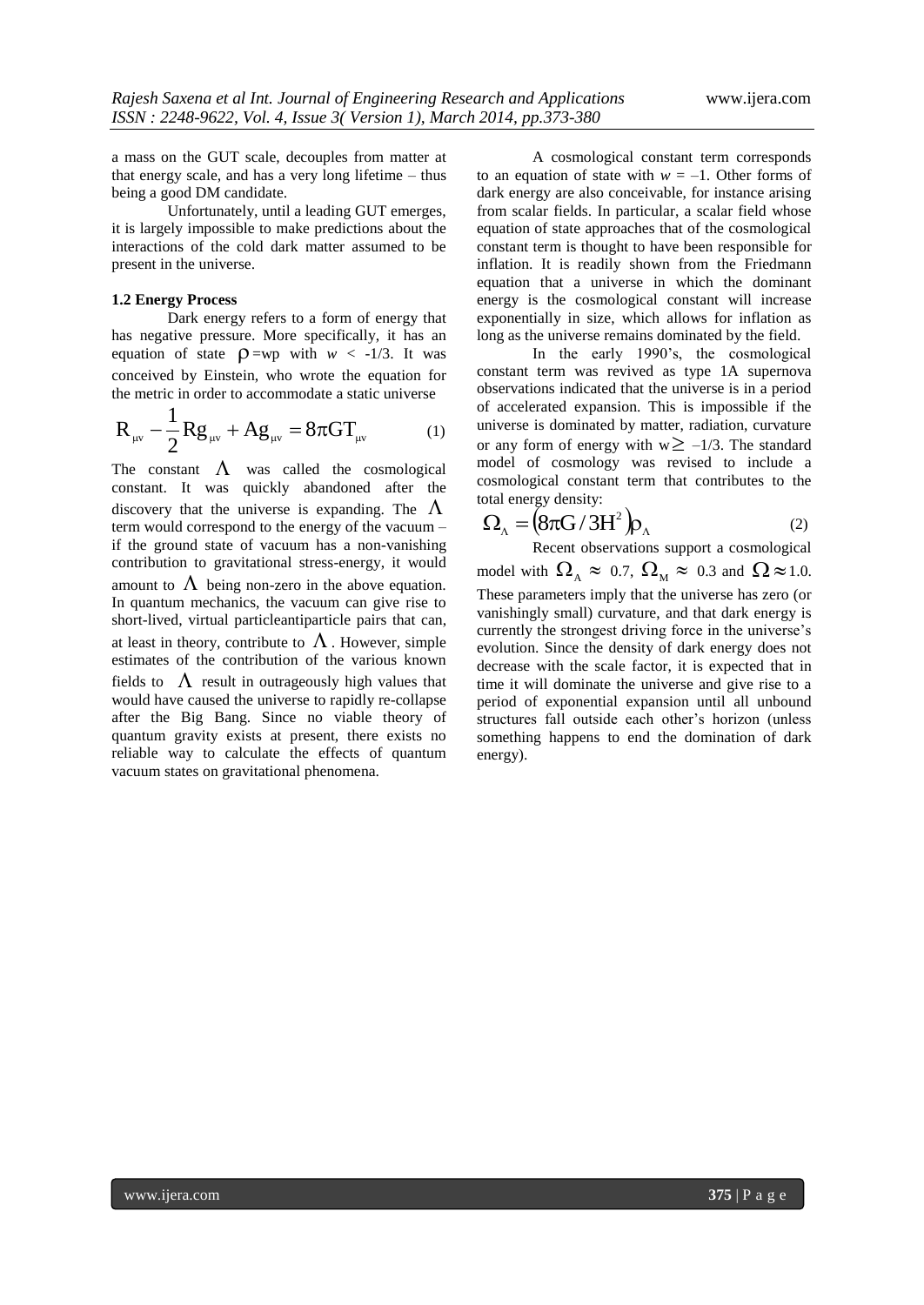

**Figure 2. Hubble diagram for supernovae indicating an accelerating universe. Reproduced from [3]**

### **II. Suggested Features**

Although the  $\Lambda$ -CDM model that incorporates both dark matter and dark energy is highly successful at explaining features of the observed Universe, it suffers from the lack of insight into the nature of dark matter and dark energy. Given that, it is reasonable to attempt to formulate models that do not require those features. One class of leading alternative models postulates that the general theory of relativity is only approximately correct. In

other words, Equation (1) above for the metric holds only approximately. It then becomes imperative to find 'the' equation of motion for the metric. Any such equation must of course reduce to (1) in the domains where it has been tested to high accuracy, such as the Solar System. Ideally, such an equation should also predict that a homogeneous, isotropic Universe can end up in a phase of accelerated expansion either at late times (providing an alternative for dark energy), or at very early times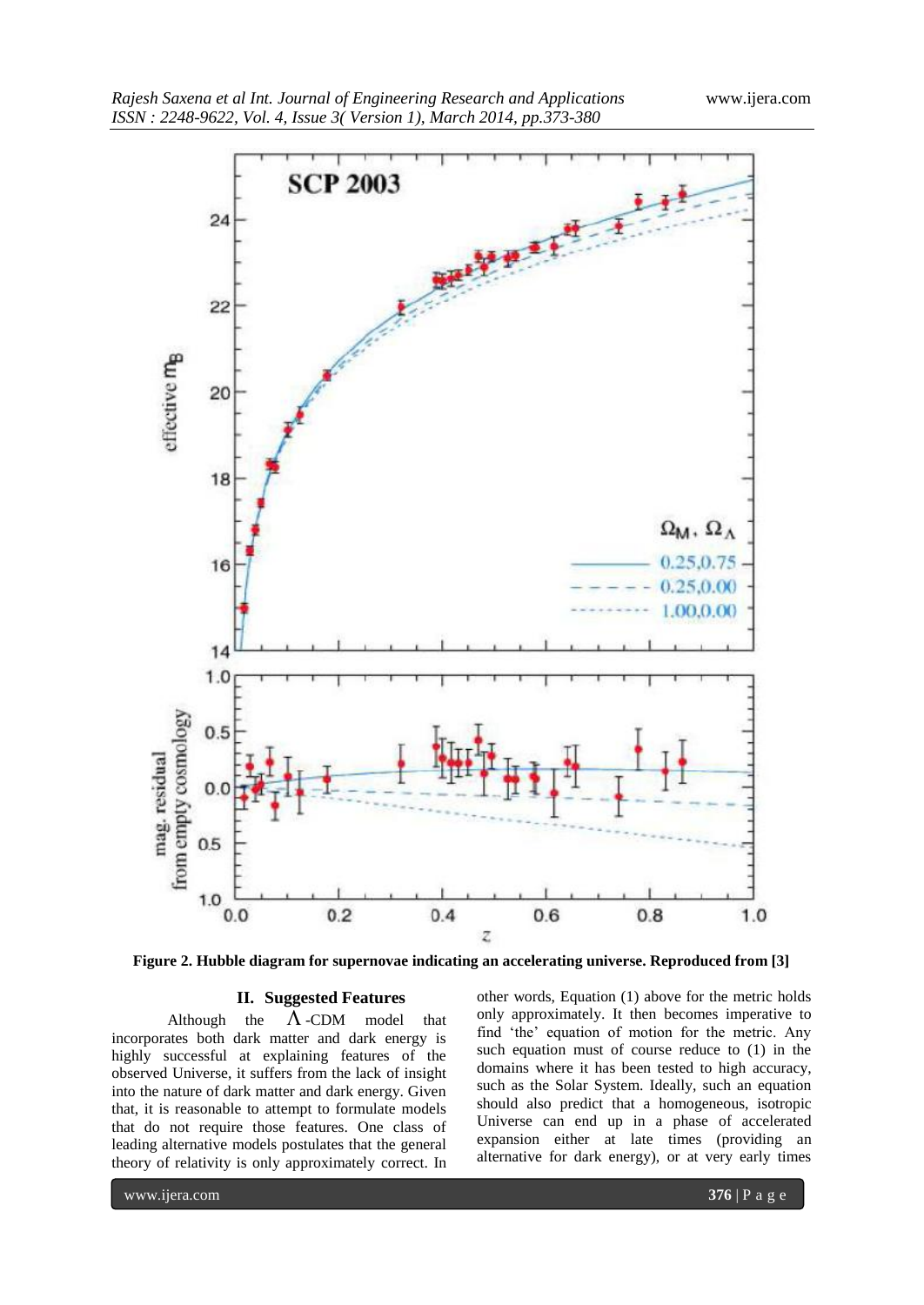(since this would provide a mechanism for inflation, which is a leading mechanism for solving other puzzles about the observed Universe). Alternatively, in such a model gravity might deviate sufficiently from GR on galactic scales to explain the observed rotation curves without invoking dark matter.

The need for a more general equation for the metric also arises from attempts at unifying gravity with quantum mechanics. In most such models, higher order terms must enter the gravity Lagrangian, and hence modify the equation of motion corresponding to gravity – whether it is quantized (gravitons) or simply remains a description of the underlying space-time, but now quantum fields are treated in curved space-times. The model proposed in [4] generalizes GR by modifying the Einstein-Hilbert action. In its normal form, the metric part of the Lagrangian reads:

$$
S[g] = \int R \sqrt{-g} d^4 x
$$
\n(3)

In equation (3), g is the determinant of the metric and R is the Ricci scalar. The simplest generalization that can be made is to write

$$
S[g] = \int (R)\sqrt{-g}d^4x
$$
\n(4)

Equation (4) introduces some function of the Ricci scalar f(R). One might imagine that more general replacements for the metric action could depend, for instance, on derivatives of R. However, there is a known "no-go" result in classical mechanics due to Ostrogradski that disallows such theories since they are found to introduce instability in the equations of motion if derivatives of higher order than two appear.

The presence of  $f(R)$  can be shown to modify the equation for the metric (1) as follows

(dropping the cosmological constant term):  
\n
$$
G_{\alpha\beta} = R_{\alpha\beta} - \frac{1}{2} R g \alpha \beta = T_{\alpha\beta}^{curv} + \frac{T_{\alpha\beta}^{M}}{f'(R)}
$$
\n(5)

In (5), the usual matter stress-energy tensor is denoted as  $T_{\alpha\beta}^{M}$ . An entirely new  $T_{\alpha\beta}^{curv}$  (call it the curvature stress-energy) appears from the higher order effects that can contribute to the Einstein tensor shown that

even in the absence of matter stress-energy. It can be  
\nshown that\n
$$
T_{\alpha\beta}^{\text{curv}} = \frac{1}{f'(R)} \left\{ \frac{1}{2} g \alpha \beta [f(R) - Rf'(R)] + f'(R)^{\mu\nu} (g_{\alpha\mu}g_{\beta\nu} - g_{\beta\nu}g_{\beta\nu}) \right\}
$$
\nSNIa d  
\n6) SNIa d  
\n6) for a ra

Clearly the case  $f(R) = R$  should recover equation (1), and it is easy to see that it does. In this case,  $f'(R) = 1$  so the coefficient of  $T_{\alpha\beta}^{M}$  is what it should be. Meanwhile, the curvature stress-energy disappears, since the combination f (R)  $-Rf'(R)$ vanishes and the second term cancels out.

This model was originally intended to replace dark energy. Treating the higher order terms as a source of effective curvature contained within  $T_{\alpha\beta}^{curv}$ allows one to keep using the Friedmann equations to describe the evolution of the Universe, with the extra sources from  $T_{\alpha\beta}^{\text{curv}}$ . In particular, the equation for the scale factor is

$$
\ddot{a} / a = -\frac{1}{6} \rho_{\text{total}} + 3p_{\text{total}} \tag{7}
$$

Assuming that the universe is currently matter-dominated, the quantities in equation (7) can be decomposed as follows:  $\rho_{\text{total}} = \rho_{\text{curv}} + \rho_{\text{M}}$ and  $p_{\text{total}} = p_{\text{curv}}$  (since non-relativistic matter has negligible pressure). It can also be shown that

$$
\rho_{\text{curv}} = \frac{1}{f'(R)} \left\{ \frac{1}{2} [f(R) - Rf'(R)] - 3H\dot{R}f''(R) \right\}
$$
\n(8)

and that the "equation of state" for the curvature tensor is

$$
w_{\text{curv}} = -1 + \frac{\ddot{R}f''(R) + \dot{R}[\dot{R}f'''(R) - Hf''(R)]}{[f(R) - Rf'(R)]/2 - 3H\dot{R}f''(R)}
$$
\n(9)

Again, equation (8) reduces to GR for  $f(R)$  = R, in which case  $f(R) - Rf'(R)$  vanishes and  $f''(R) = 0$ , so that  $\rho_{\text{curv}} = 0$ . It is not clear what happens to the equation of state (the fraction is the indeterminate form  $0/0$  for  $f(R) = R$ ), but since the energy density vanishes, the pressure also vanishes for any finite

Given this model, it is possible (at least in theory) to determine f(R) by working backwards. The Friedmann equation (7) or its first-order equivalent can be manipulated into an equation for  $f(R(z))$ , where z is the redshift. The cosmological data for  $H(z)$  can then be used to determine  $f(R)$ . However, the model studied in [4] does not attempt to do so. It assumes a simple form of  $f(R)$  as follows:

value of w.

$$
f(R) = f_0 R''
$$
 (10)

יני<br>יי  $\left.\right\}$  $\mathcal{G}_{\beta}$  =  $\mathcal{G}_{\beta}$  =  $\mathcal{G}_{\beta}$  =  $\mathcal{G}_{\beta}$  Here, GR is recovered in the limit n = 1. This whole can in fact be successful in matching the SNIa data [5] and the estimated age of the Universe for a range  $1.366 < n < 1.376$ .

> Interestingly enough, the model may also serve to explain galactic rotation curves without the use of dark matter. By solving for the Schwarzschild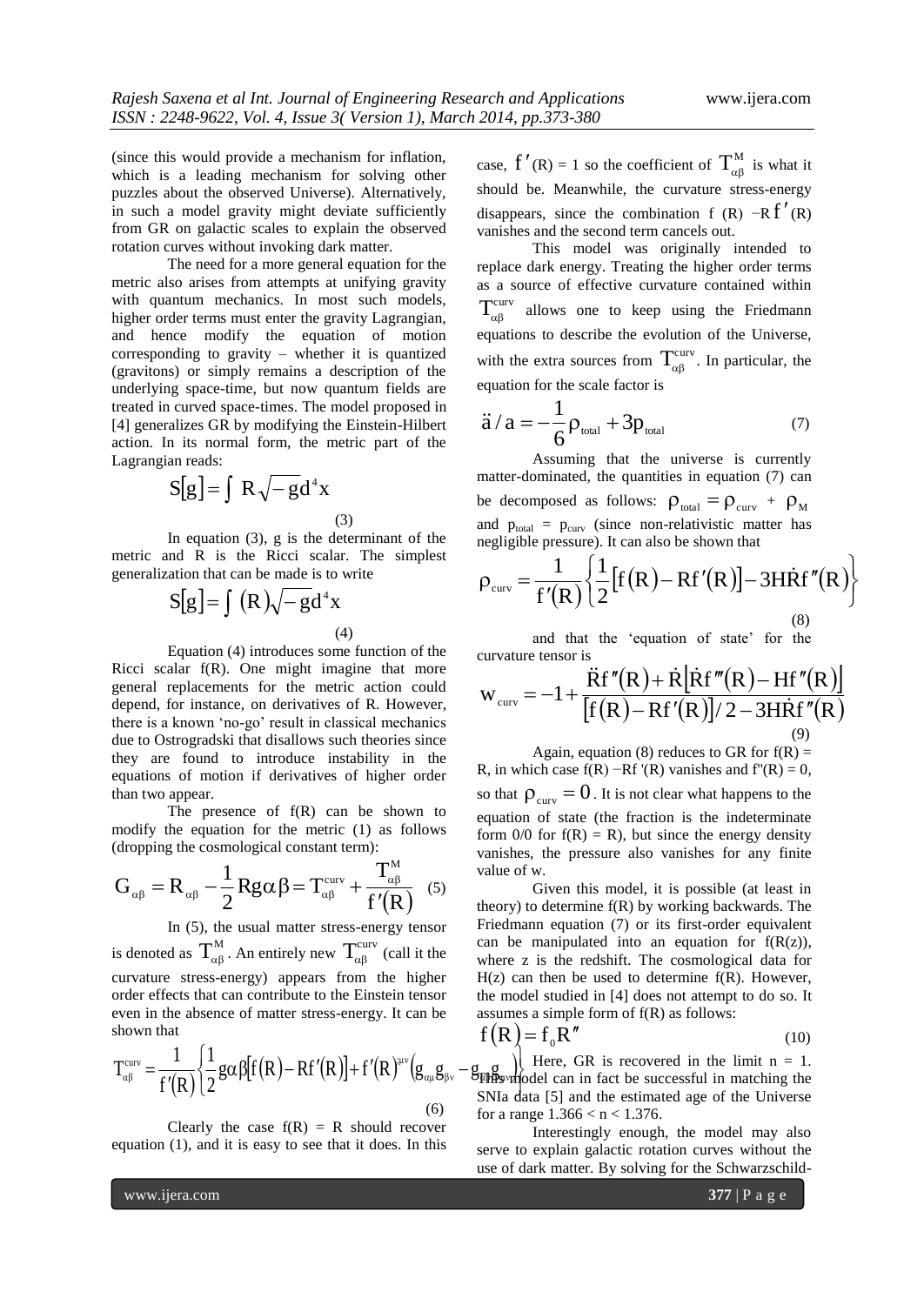like metric in this model and taking the appropriate classical limit, the gravitational potential outside a spherically symmetric mass distribution is found to be

$$
\Phi(R) = -\frac{GM}{r} \left[ 1 + \left(\frac{r}{r_c}\right)^{\beta} \right]
$$
\n(11)

where  $\beta = \beta(n)$  is given by a fairly complicated relationship

$$
\beta = \frac{12n^2 - 7n - 1 - \sqrt{36n^4 + 12n^3 - 83n^2 + 50n + 1}}{bn^2 + 4n - 2}
$$

 (12) It follows immediately from (12) that the n  $= 1$  limit corresponds to  $\beta = 0$ , which recovers the typical  $r^{-1}$  form of the classical Newtonian potential.

The rotation curve may then be evaluated with standard methods, yielding

$$
v_c^2(r) = \frac{GM(r)}{r} \left[1 + (1 - \beta) \left(\frac{r}{r_c}\right)^{\beta}\right]
$$
 (13)

Here M(r) denotes the total mass contained within the galaxy up to distance r away from its center, assuming the galaxy has some sort of spherical or disk symmetry.  $r_c$  is a free parameter of the theory, and corresponds roughly to the scale at which deviations from GR become important. This formula predicts that the rotation curve approaches zero asymptotically at large r, even though observations currently show the rotation curve to be flat towards the edge of galaxies. However, since one necessarily probes only a finite range of r, that finding does not automatically discount the model, and in fact is it possible to find fairly good agreement between this model and observations.

Figure 3 shows some sample plots of theoretical rotation curves of LSB galaxies where the values of  $r_c$  and  $\beta$  have been fitted for, based on available data. The authors show 15 such fits; only nine of which have been reproduced here. Of the 15 galaxies considered, ten show good to excellent agreement (such as the middle plot in figure 3), and only three are unsatisfactory (such as the lower left plot in figure 3).



**Figure 3 : Best-fit rotation curves for a sampling of galaxies. Reproduced from [6]**

The best-fit range is  $\beta = 0.58 \pm 0.15$ , corresponding to a range  $1.34 < n < 2.41$ . This range agrees with the result obtained from the best-fit of accelerated expansion at the lower end of the scale. Therefore, it is possible to make the claim (actually made in [4]) that this opens up the possibility to

dispense with the invisible energy content of the universe currently required for standard cosmology by introducing this alteration to GR encompassed in equations (4) and (10). It is in fact entirely plausible that equation (10) may not be the correct model for f(R) gravity and that the correct model for gravity is more complicated – or possibly simpler; at any rate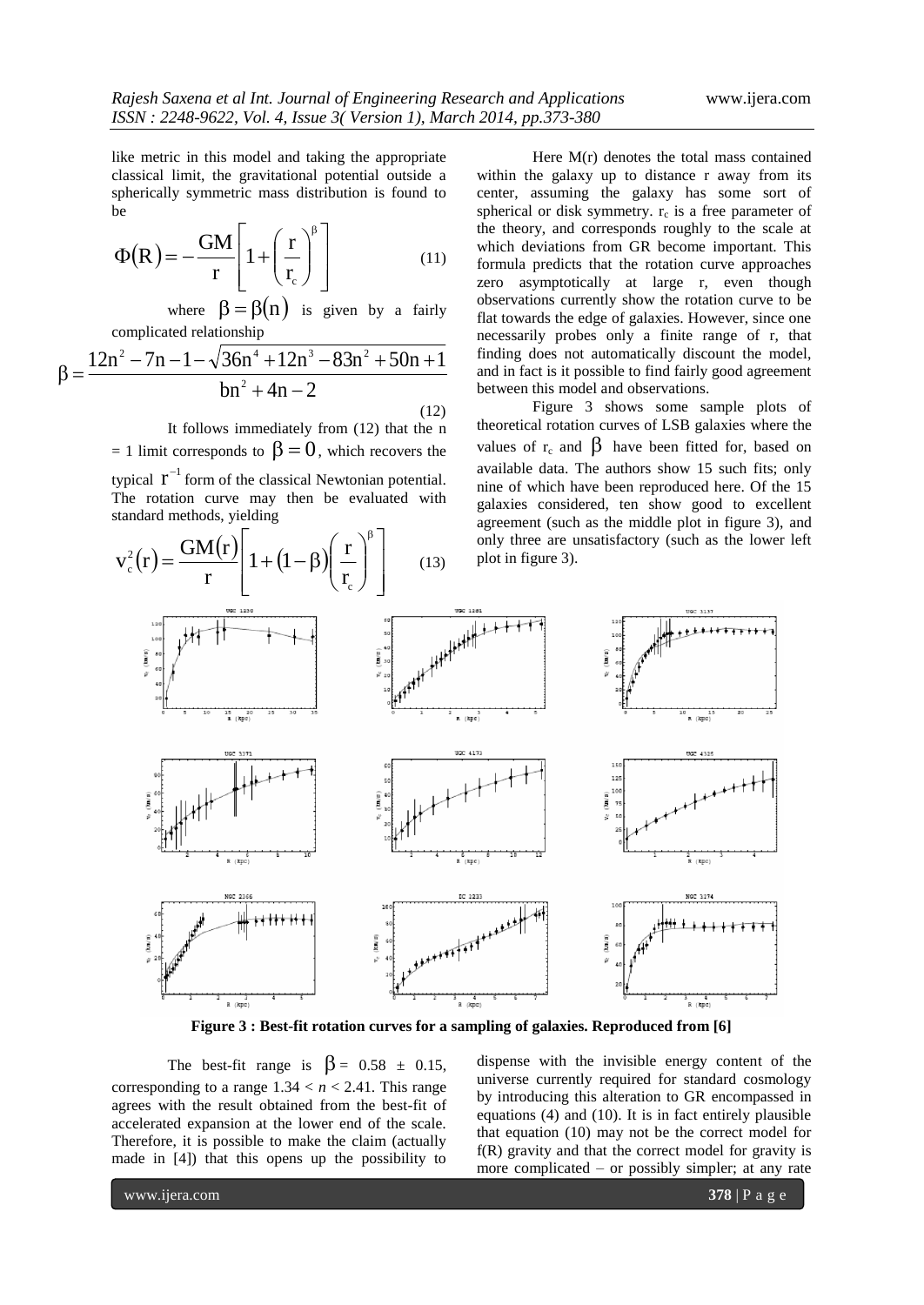using an irrational value for the exponent n without some theoretical justification seems unappealing. Nonetheless, the success of a simple model at explaining astrophysical observations warrants further research into such models in the hope that one may be found that makes a full account for the invisible energy content.

#### **III. Explanation and Finding**

The model proposed in this paper seems to be at least as viable as leading dark energy models in providing a mechanism for the observed accelerated expansion of the Universe. The authors of [5] claim that a simple  $\Lambda$  term (vacuum energy, w = -1) is "ruled out" by the spectacular failure of simple models to calculate its value (higher than the experimental value by a factor of  $10^{30}$  in energy scale), although this failure probably indicates simply the failure of the simple models per se and a possibility for new physics. However, that failure does little in terms of compelling evidence for the  $\Lambda$ model, and the model presented in [4] remains a viable alternative. Another class of models for dark energy, the so-called "quintessence" models, introduce dark energy as a dynamical field whose equation of state is close to, but not exactly,  $w=-1$ . The theory for such models is fairly similar to that of inflationary models, since a similar effect is sought after, simply at a different energy scale. There is little experimental evidence to decide the issue, since the equation of state for dark energy is not very well constrained by existing models, although experiments are underway to measure it more accurately. In any event, quintessence models can explain the observations, but there are no *a priori* choices for the interaction potentials of the fields from fundamental quantum field theory, and there is little reason to prefer such models.

When it comes to replacing dark matter, however, this model runs into serious difficulties not encountered in the standard cold dark matter analysis. Granted, the model can match the rotation curves of galaxies. Furthermore, the best-fit range of n for rotation curves is also consistent with the best-fit range of n from accelerated expansion. Dark matter, however, also plays an important role in the early universe in structure formation. This model does not present a viable alternative in this regard. Recall that the dark matter was able to collapse gravitationally in the early universe without generating a restorative force from the plasma because it was otherwise

decoupled from it. In this model, the gravitational interaction between baryons is modified, and may generate additional attraction between matter on galactic scales. However, the collapse of baryons would result in a stronger counter from the radiation pressure associated with the plasma coupled to the baryons, and this would very likely prevent the formation of structure even with the additional attraction – or at the very least inhibit it more than the experimental data allows. Furthermore, the difference in the oscillations of the baryonic matter in this model would become encoded in the CMB acoustic peaks. At present, however, the CMB data from WMAP strongly favors the cold dark matter hypothesis [7], claiming that models without cold dark matter of any kind are a "very poor" fit to the spectrum. The relevant data is shown in figure 4. Although the fit is made for a standard cosmological model, the constraints on  $\Omega_{\text{M}}$  can be made independently of w if a flat universe is still assumed. If that were the case, the agreement between the "dark matter' and 'dark energy' ranges of the exponent n would in fact lessen the value of the model, since in order to provide the "dark energy" one also needs to introduce an unacceptable galacticscale component that acts like dark matter (over and above the presence of regular cold dark matter), which renders the model invalid.

Unfortunately, it is beyond my ability to fully determine how the f(R) model would affect the CMB spectrum (as opposed to dark energy), and so I cannot tell whether it agrees with the rest of the CMB data. However, in principle there is a way that the f(R) model can be compared to dark matter models, if one could find two galaxies that, for instance, orbit around their center of mass, or are in the process of merging. In the dark matter model, the dark matter content of each galaxy could be determined from the rotation curve about their individual centers; however, one expects that the dark matter is entirely confined to the individual galaxies, so that the gravitational attraction between the two galaxies may be entirely determined from the dark matter content. The f(R) model, however, predicts that the gravitational interaction between the galaxies would be different from standard GR, so that the motion around their center of mass would differ from the GR+ dark matter prediction. This difference could possibly be detected if the conditions are favorable.